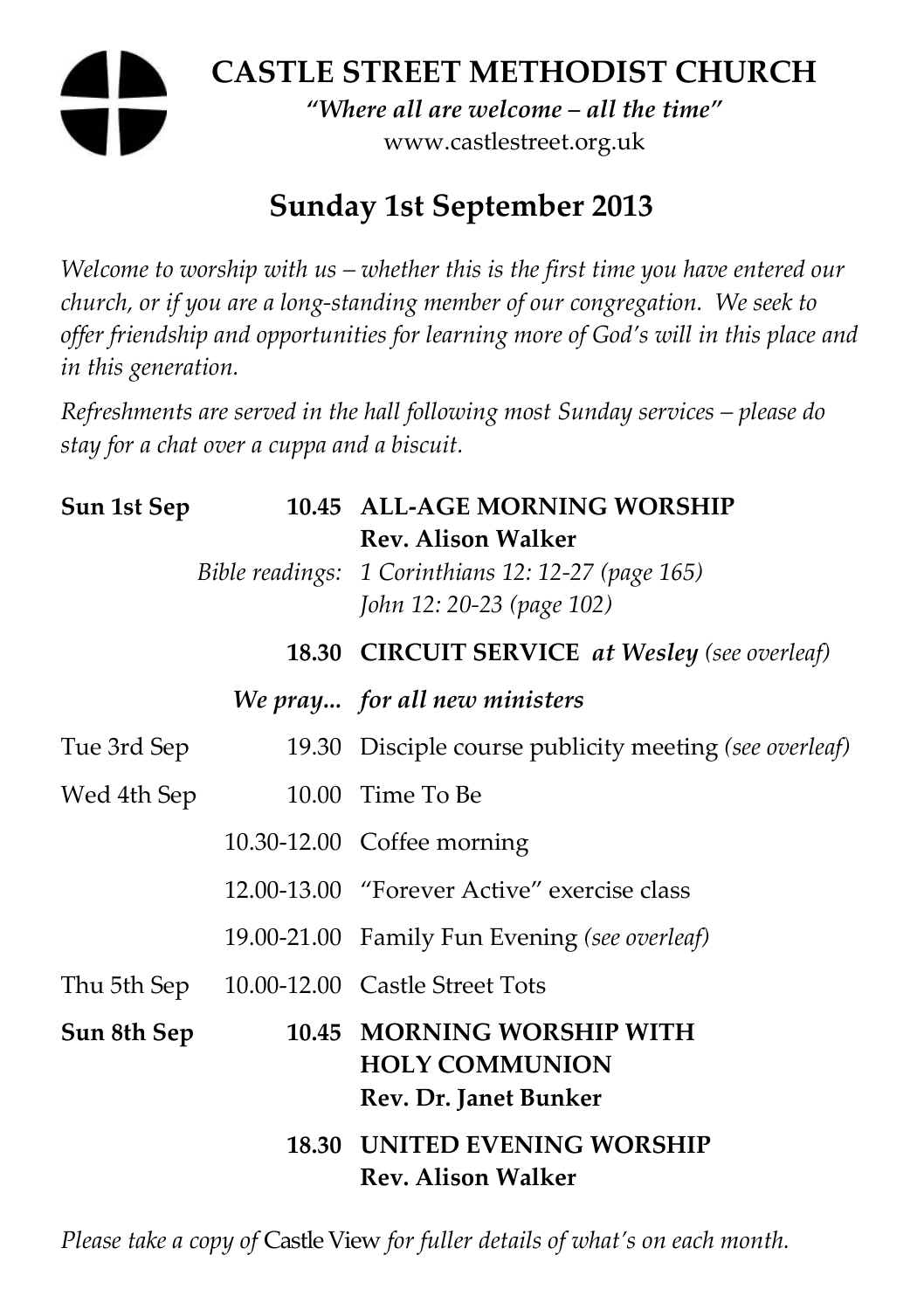## **Circuit Welcome Service – this evening at Wesley**

We hope that as many people as possible will go along to the Circuit Service this evening at 6.30pm at Wesley Methodist Church, when we shall formally welcome our new minister, Revd. Alison Walker, as well as the circuit's new deacon. The preacher will be Revd. Graham Thompson, Chair of the East Anglia District.

There will be a circuit choir to sing an introit, an anthem and a vesper, led by Geoff Batty and Brian Carter; the choir will rehearse from 5pm and all are welcome to join it (if you want to know the music in advance, please speak to Brian).

+\*\*\*\*\*\*\*

#### **Centenary Flower Festival at Wesley – today**

The flower festival at Wesley Methodist Church is now well underway. If you've not managed to pop along, then it's officially open until 6pm today – although, of course, none of the displays will disappear between then and the circuit service at 6.30pm.

+\*\*\*\*\*\*\*

#### **Wednesday morning activities**

As the new Methodist year gets underway, there are no changes to our usual Wednesday morning trio of activities – we are very pleased that Alison has agreed to pick up the "Time To Be" prayer meeting at 10am, just half an hour before the weekly coffee morning.

+\*\*\*\*\*\*\*

# **Fun for all the family!**

Whatever your age or level of fitness, you'll enjoy yourself at the M&SR Committee's evening of fun at Castle Street on Wednesday 4th September, from 7pm until 9pm. There will be light refreshments available during the evening. "Forever Active" leader, Dash, is providing a wide range of games and activities in the church hall, with some being similar to those the group enjoys on Wednesdays. Do come along and take part – you won't be too young, too old or too unfit – and even people in wheelchairs will have exercises to take part in, so no excuses! It's a fundraiser, so please just put what you can into the cash basket. Offers of refreshment will be most welcome, as would people to serve them.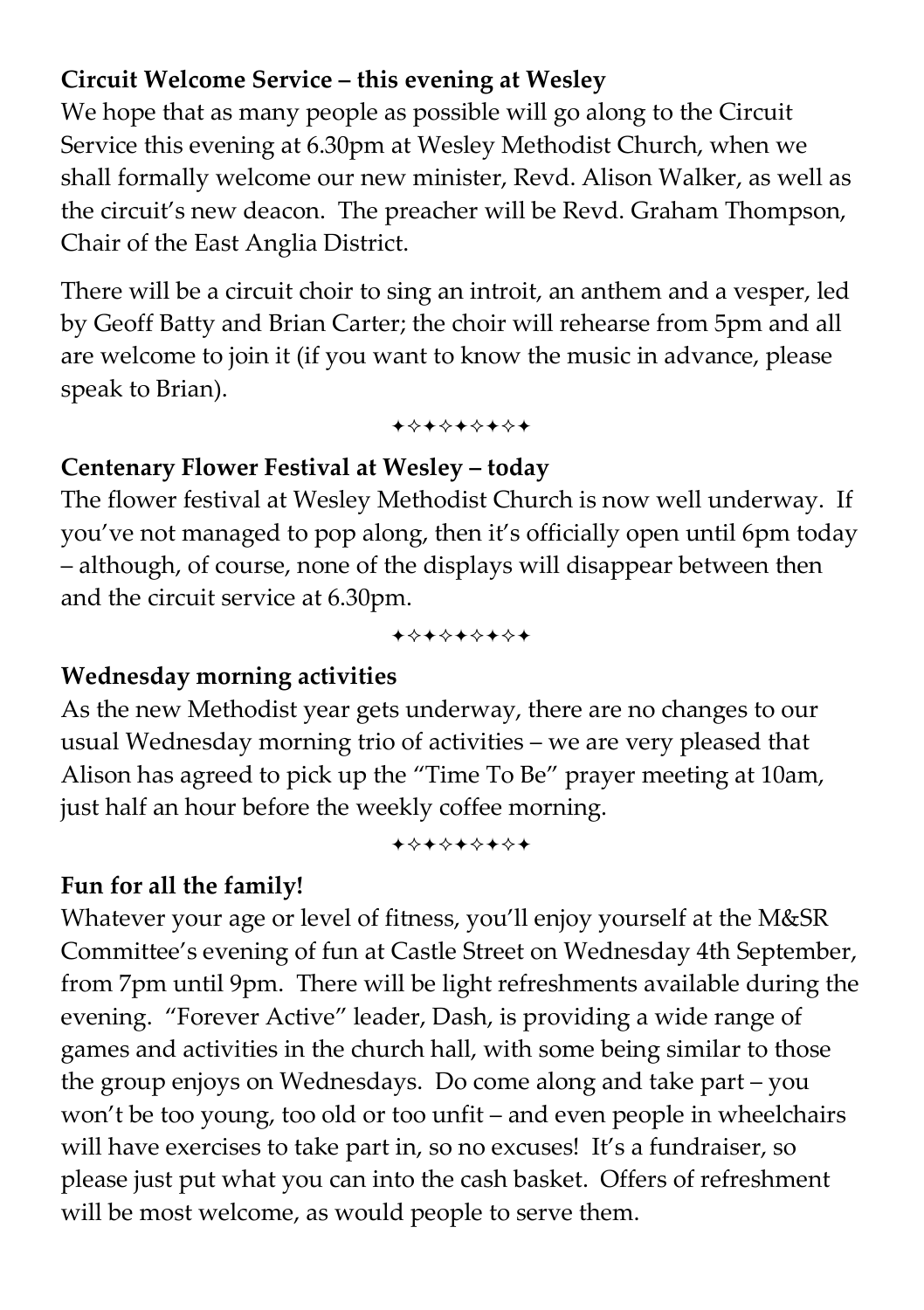### **Disciple course – starting imminently, at Castle Street**

If you've not heard about this, where *have* you been? Full details are in the September issue of *Castle View* (available today), but the "Publicity and Recruitment Evening" is this coming Tuesday (3rd September) at 7.30pm. We do hope that folk from Castle Street will sign up for this course, which is being run for the circuit.

At this Tuesday's meeting you'll meet the leaders, watch a DVD, and see the approach demonstrated. Resources will be displayed, dates and times discussed, and information given. There will be time for questions and an opportunity to hear from some who completed the course previously. There will also be a chance to sign up.

The Launch Meeting, for people who wish to participate, will take place on Tuesday 10th September, again at 7.30pm. The 34-week course then begins on Tuesday 24th September. For more details, contact Revd. Dr. Peter Graves on (01638) 724 928; to sign up, contact Dr. Derek Nicholls on (01223) 882 354.

+\*\*\*\*\*\*\*

# **"A Faith to Live By" service at Haslingfield Methodist Church**

Haslingfield Methodist Church's regular series exploring what Christianity means in practice resumes next Sunday (8th September) after the summer break. Starting at 6.30pm, each one usually includes a time of worship, a presentation and a time for discussion, and is followed by refreshments. In the first one, Liz Davies (a member of Oakington Methodist Church) will address the topic "Language – bridge or barrier?".

When Liz was sixteen she was invited to stay with the family of an Italian student, and this began a relationship with Italy and two Italian families lasting fifty-one years. As a result of this encounter Liz trained and moved into Public Service Interpreting. Following this she helped to set up the first "not-for-profit" interpreting / translation agency for public services (legal / medical and local government) and has worked with Italian patients coming to Addenbrooke's Hospital for liver transplants for nearly twenty years. Liz's time in Italy taught her that Methodists have something to learn from Catholic Mass, and the agency has provided a special insight into communities of colleagues of many races and faiths.